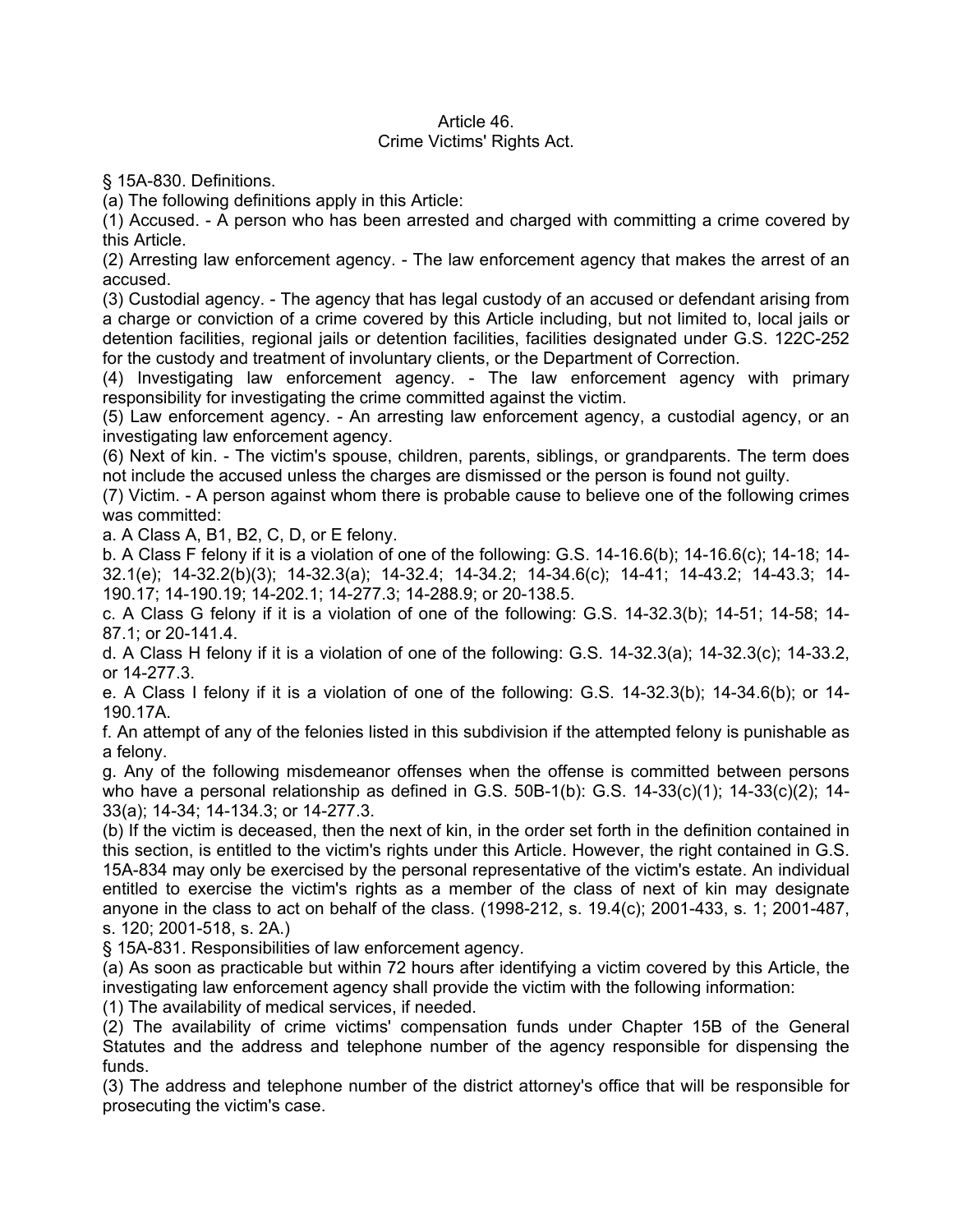(4) The name and telephone number of an investigating law enforcement agency employee whom the victim may contact if the victim has not been notified of an arrest in the victim's case within six months after the crime was reported to the law enforcement agency.

(5) Information about an accused's opportunity for pretrial release.

(6) The name and telephone number of an investigating law enforcement agency employee whom the victim may contact to find out whether the accused has been released from custody.

(b) As soon as practicable but within 72 hours after the arrest of a person believed to have committed a crime covered by this Article, the arresting law enforcement agency shall inform the investigating law enforcement agency of the arrest. As soon as practicable but within 72 hours of being notified of the arrest, the investigating law enforcement agency shall notify the victim of the arrest.

(c) As soon as practicable but within 72 hours after receiving notification from the arresting law enforcement agency that the accused has been arrested, the investigating law enforcement agency shall forward to the district attorney's office that will be responsible for prosecuting the case the defendant's name and the victim's name, address, date of birth, social security number, race, sex, and telephone number, unless the victim refuses to disclose any or all of the information, in which case, the investigating law enforcement agency shall so inform the district attorney's office.

(d) Upon receiving the information in subsection (a) of this section, the victim shall, on a form provided by the investigating law enforcement agency, indicate whether the victim wishes to receive any further notices from the investigating law enforcement agency on the status of the accused during the pretrial process. If the victim elects to receive further notices during the pretrial process, the victim shall be responsible for notifying the investigating law enforcement agency of any changes in the victim's name, address, and telephone number. (1998-212, s. 19.4(c); 2001- 433, s. 2; 2001-487, s. 120.)

§ 15A-832. Responsibilities of the district attorney's office.

(a) Within 21 days after the arrest of the accused, but not less than 24 hours before the accused's first scheduled probable-cause hearing, the district attorney's office shall provide to the victim a pamphlet or other written material that explains in a clear and concise manner the following:

(1) The victim's rights under this Article, including the right to confer with the attorney prosecuting the case about the disposition of the case and the right to provide a victim impact statement.

(2) The responsibilities of the district attorney's office under this Article.

(3) The victim's eligibility for compensation under the Crime Victims Compensation Act and the deadlines by which the victim must file a claim for compensation.

(4) The steps generally taken by the district attorney's office when prosecuting a felony case.

(5) Suggestions on what the victim should do if threatened or intimidated by the accused or someone acting on the accused's behalf.

(6) The name and telephone number of a victim and witness assistant in the district attorney's office whom the victim may contact for further information.

(b) Upon receiving the information in subsection (a) of this section, the victim shall, on a form provided by the district attorney's office, indicate whether the victim wishes to receive notices of some, all, or none of the trial and posttrial proceedings involving the accused. If the victim elects to receive notices, the victim shall be responsible for notifying the district attorney's office or any other department or agency that has a responsibility under this Article of any changes in the victim's address and telephone number. The victim may alter the request for notification at any time by notifying the district attorney's office and completing the form provided by the district attorney's office.

(c) The district attorney's office shall notify a victim of the date, time, and place of all trial court proceedings of the type that the victim has elected to receive notice. All notices required to be given by the district attorney's office shall be given in a manner that is reasonably calculated to be received by the victim prior to the date of the court proceeding.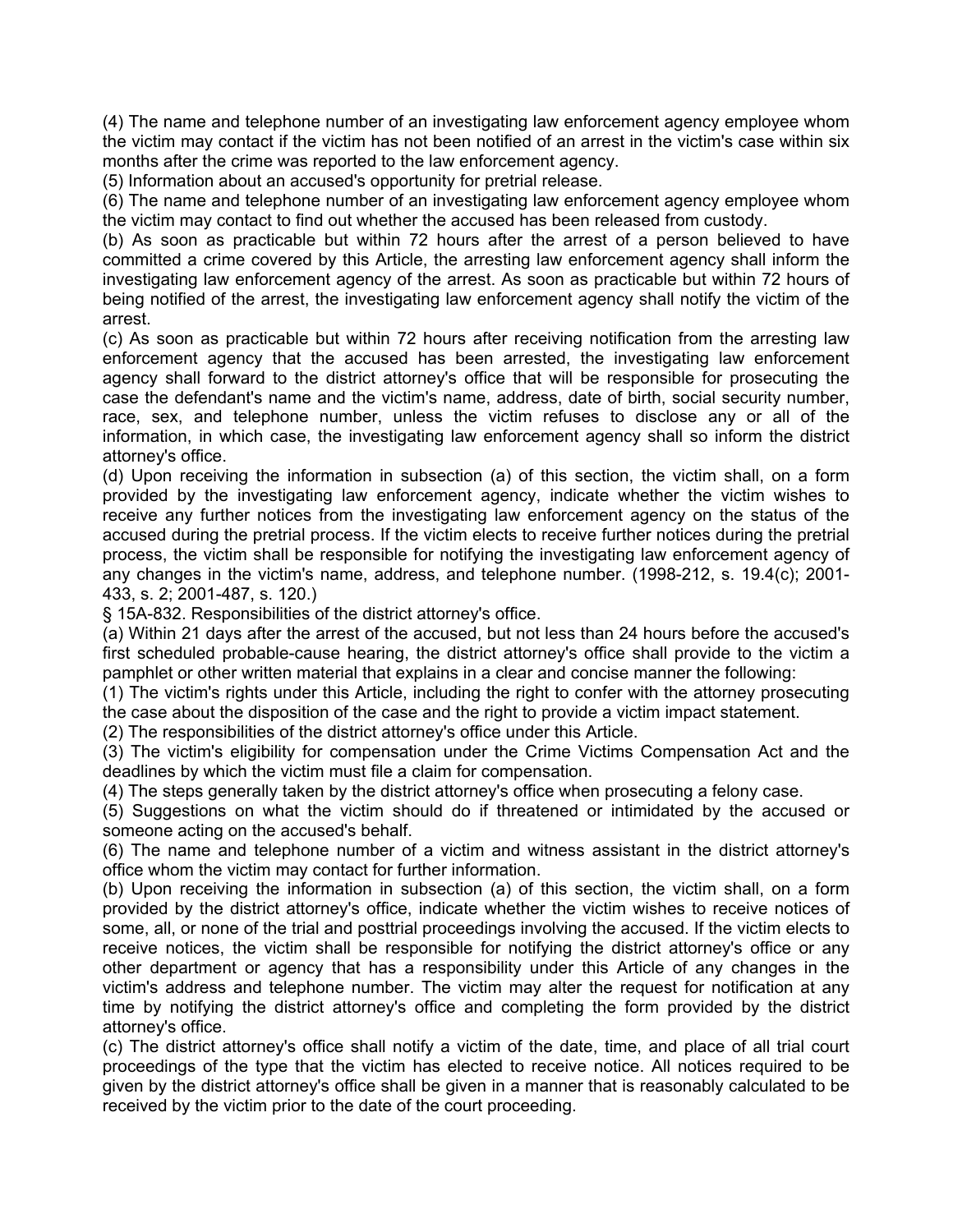(d) Whenever practical, the district attorney's office shall provide a secure waiting area during court proceedings that does not place the victim in close proximity to the defendant or the defendant's family.

(e) When the victim is to be called as a witness in a court proceeding, the court shall make every effort to permit the fullest attendance possible by the victim in the proceedings. This subsection shall not be construed to interfere with the defendant's right to a fair trial.

(f) Prior to the disposition of the case, the district attorney's office shall offer the victim the opportunity to consult with the prosecuting attorney to obtain the views of the victim about the disposition of the case, including the victim's views about dismissal, plea or negotiations, sentencing, and any pretrial diversion programs.

(g) At the sentencing hearing, the prosecuting attorney shall submit to the court a copy of a form containing the identifying information set forth in G.S. 15A-831(c) about any victim's electing to receive further notices under this Article. The clerk of superior court shall include the form with the final judgment and commitment, or judgment suspending sentence, transmitted to the Department of Correction or other agency receiving custody of the defendant and shall be maintained by the custodial agency as a confidential file. (1998-212, s. 19.4(c); 2001-433, s. 3; 2001-487, s. 120.)

§ 15A-832.1. Responsibilities of judicial officials issuing arrest warrants.

(a) In issuing a warrant for the arrest of an offender for any of the misdemeanor offenses set forth in G.S. 15A-830(a)(7)g., based on testimony or evidence from a complaining witness rather than from a law enforcement officer, a judicial official shall record the defendant's name and the victim's name, address, and telephone number electronically or on a form separate from the warrant and developed by the Administrative Office of the Courts for the purpose of recording that information, unless the victim refuses to disclose any or all of the information, in which case the judicial official shall so indicate.

(b) A judicial official issuing a warrant for the arrest of an offender for any of the misdemeanor offenses set forth in G.S. 15A-830(a)(7)g. shall deliver the court's copy of the warrant and the victim-identifying information to the office of the clerk of superior court by the close of the next business day. As soon as practicable, but within 72 hours, the office of the clerk of superior court shall forward to the district attorney's office the victim-identifying information set forth in subsection (a) of this section. (2001-433, s. 4; 2001-487, s. 120.)

§ 15A-833. Evidence of victim impact.

(a) A victim has the right to offer admissible evidence of the impact of the crime, which shall be considered by the court or jury in sentencing the defendant. The evidence may include the following:

(1) A description of the nature and extent of any physical, psychological, or emotional injury suffered by the victim as a result of the offense committed by the defendant.

(2) An explanation of any economic or property loss suffered by the victim as a result of the offense committed by the defendant.

(3) A request for restitution and an indication of whether the victim has applied for or received compensation under the Crime Victims Compensation Act.

(b) No victim shall be required to offer evidence of the impact of the crime. No inference or conclusion shall be drawn from a victim's decision not to offer evidence of the impact of the crime. At the victim's request and with the consent of the defendant, a representative of the district attorney's office or a law enforcement officer may proffer evidence of the impact of the crime to the court. (1998-212, s. 19.4(c); 2001-433, s. 5; 2001-487, s. 120.)

§ 15A-834. Restitution.

A victim has the right to receive restitution as ordered by the court pursuant to Article 81C of Chapter 15A of the General Statutes. (1998-212, s. 19.4(c).)

§ 15A-835. Posttrial responsibilities.

(a) Within 30 days after the final trial court proceeding in the case, the district attorney's office shall notify the victim, in writing, of: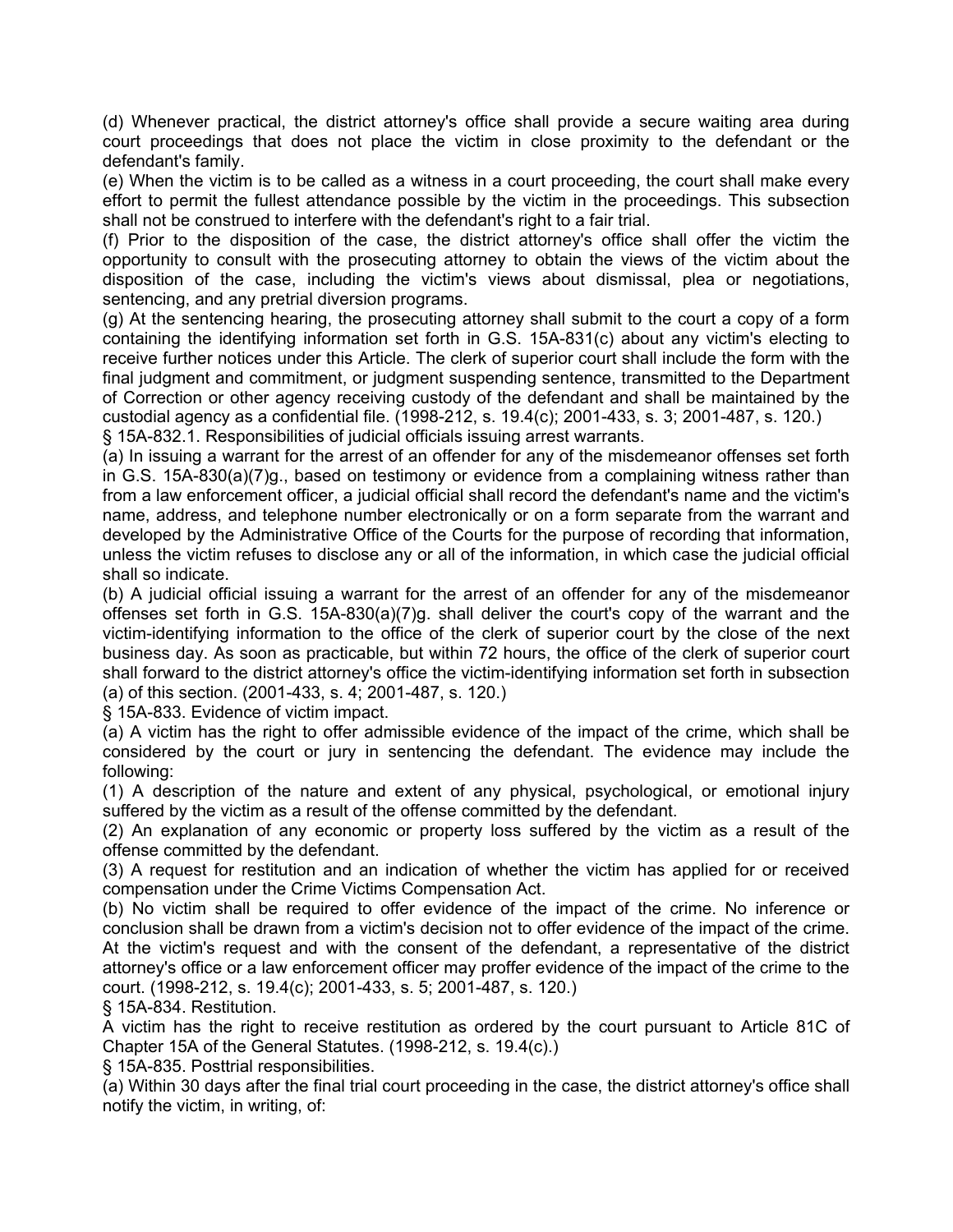(1) The final disposition of the case.

(2) The crimes of which the defendant was convicted.

(3) The defendant's right to appeal, if any.

(4) The telephone number of offices to contact in the event of nonpayment of restitution by the defendant.

(b) Upon a defendant's giving notice of appeal to the Court of Appeals or the Supreme Court, the district attorney's office shall forward to the Attorney General's office the defendant's name and the victim's name, address, and telephone number. Upon receipt of this information, and thereafter as the circumstances require, the Attorney General's office shall provide the victim with the following:

(1) A clear and concise explanation of how the appellate process works, including information about possible actions that may be taken by the appellate court.

(2) Notice of the date, time, and place of any appellate proceedings involving the defendant. Notice shall be given in a manner that is reasonably calculated to be received by the victim prior to the date of the proceedings.

(3) The final disposition of an appeal.

(c) If the defendant has been released on bail pending the outcome of the appeal, the agency that has custody of the defendant shall notify the investigating law enforcement agency as soon as practicable, and within 72 hours of receipt of the notification the investigating law enforcement agency shall notify the victim that the defendant has been released.

(d) If the defendant's conviction is overturned, and the district attorney's office decides to retry the case or the case is remanded to superior court for a new trial, the victim shall be entitled to the same rights under this Article as if the first trial did not take place.

(e) Repealed by Session Laws 2001-302, s. 1. (1998-212, s. 19.4(c); 2001-302, s. 1; 2001-433, s. 6; 2001-487, s. 120.)

§ 15A-836. Responsibilities of agency with custody of defendant.

(a) When a form is included with the final judgment and commitment pursuant to G.S. 15A-832(g), or when the victim has otherwise filed a written request for notification with the custodial agency, the custodial agency shall notify the victim of:

(1) The projected date by which the defendant can be released from custody. The calculation of the release date shall be as exact as possible, including earned time and disciplinary credits if the sentence of imprisonment exceeds 90 days.

(2) An inmate's assignment to a minimum custody unit and the address of the unit. This notification shall include notice that the inmate's minimum custody status may lead to the inmate's participation in one or more community-based programs such as work release or supervised leaves in the community.

(3) The victim's right to submit any concerns to the agency with custody and the procedure for submitting such concerns.

(4) The defendant's escape from custody, within 72 hours, except that if a victim has notified the agency in writing that the defendant has issued a specific threat against the victim, the agency shall notify the victim as soon as possible and within 24 hours at the latest.

(5) The defendant's capture, within 24 hours.

(6) The date the defendant is scheduled to be released from the facility. Whenever practical, notice shall be given 60 days before release. In no event shall notice be given less than seven days before release.

(7) The defendant's death.

(b) Notifications required in this section shall be provided within 60 days of the date the custodial agency takes custody of the defendant or within 60 days of the event requiring notification, or as otherwise specified in subsection (a) of this section. (1998-212, s. 19.4(c); 2001-433, s. 7; 2001- 487, s. 120.)

§ 15A-837. Responsibilities of Division of Community Corrections.

(a) The Division of Community Corrections shall notify the victim of: